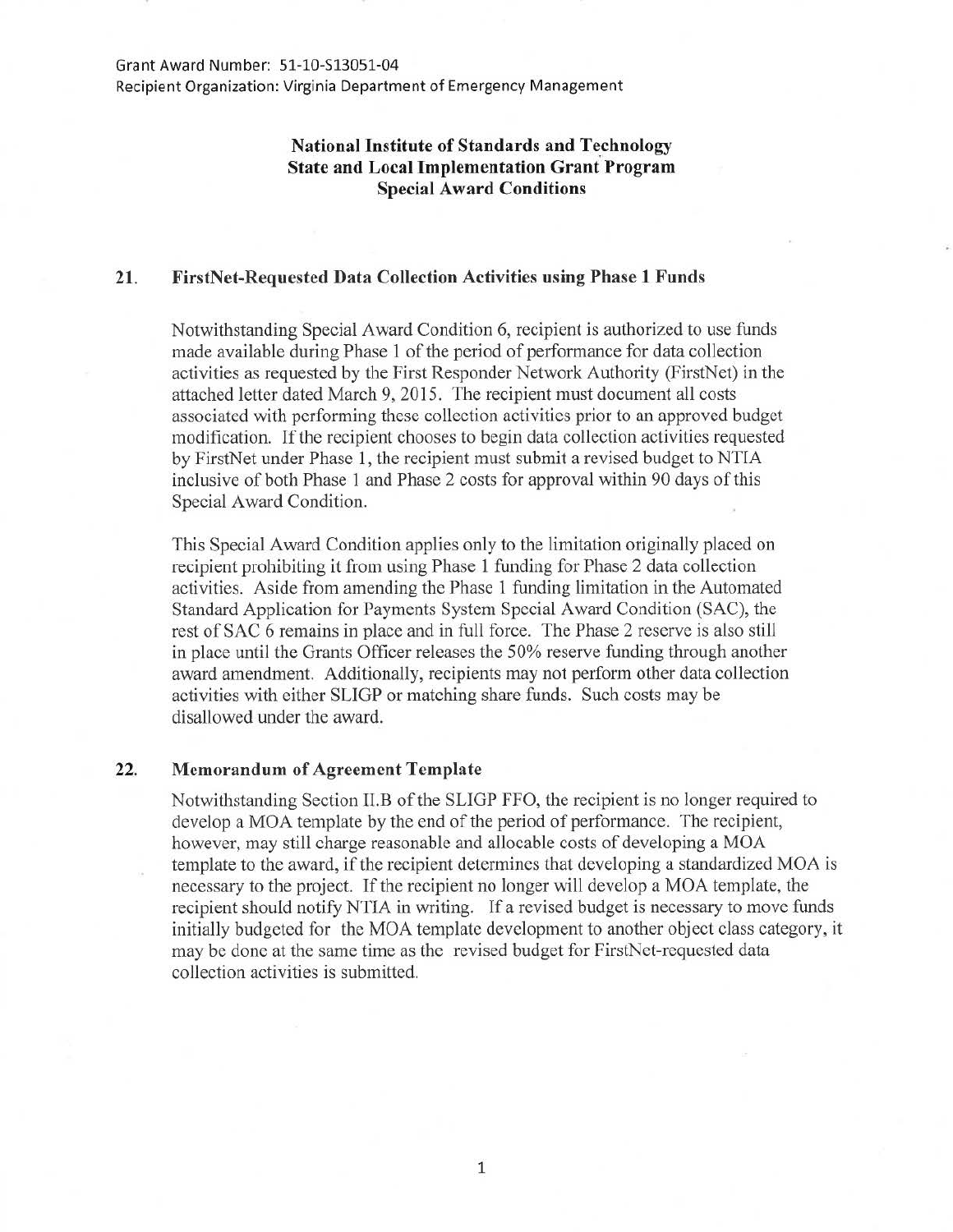

March 9, 2015

The Honorable Lawrence E. Strickling Assistant Secretary for Communications and Information U.S. Department of Commerce 1401 Constitution Avenue, N.W. Washington, D.C. 20230

RE: SLIGP Second Phase- Finalized Data Collection Elements

Dear Assistant Secretary Strickling:

The First Responder Network Authority (FirstNet) has confirmed its approach to data coJiection for the second phase of the State and Local Implementation Grant Program (SLIGP) following meetings with. and the receipt of input trom, the State Single Points of Contact (SPOCs). Based on the processes and anticipated timing tor the development of the Comprehensive Network Solution(s) Request for Proposal and State Plans for building, operating, and deploying the nationwide public safety broadband network, along with the feedback from many SPOCs, FirstNet has concluded that the attached data collection elements are those that would be useful for the second phase of SLIGP and will pursue accordingly.

The attached data elements are intended to maximize the collection of stakeholder inputs for FirstNet's planning process to help shape the Nationwide Public Safety Broadband Network acquisition and ultimately the State Plans that are delivered to each Governor. In particular, FirstNct will request data from the States on five general topics:

- I) Coverage -desired coverage areas and deployment phases
- 2) Users and Operational Areas- information on potential user base and their operational areas
- 3) Capacity Planning- information on applications and data usage
- 4) Current Providers / Procurement information on current service providers, plans, and potential barriers to adoption
- 5) State Plan Decision- documentation of the process and potential barriers for State Plan decision-making

I thank you for your prompt attention to this matter and, as always, look forward to our ongoing partnership on SUGP endeavors.

--~-~- Sincerely

TJ Kennedy Acting Executive Director First Responder Network Authority

cc: Stephen Fletcher, Associate Administrator for Public Safety National Telecommunications and lnformation Administration